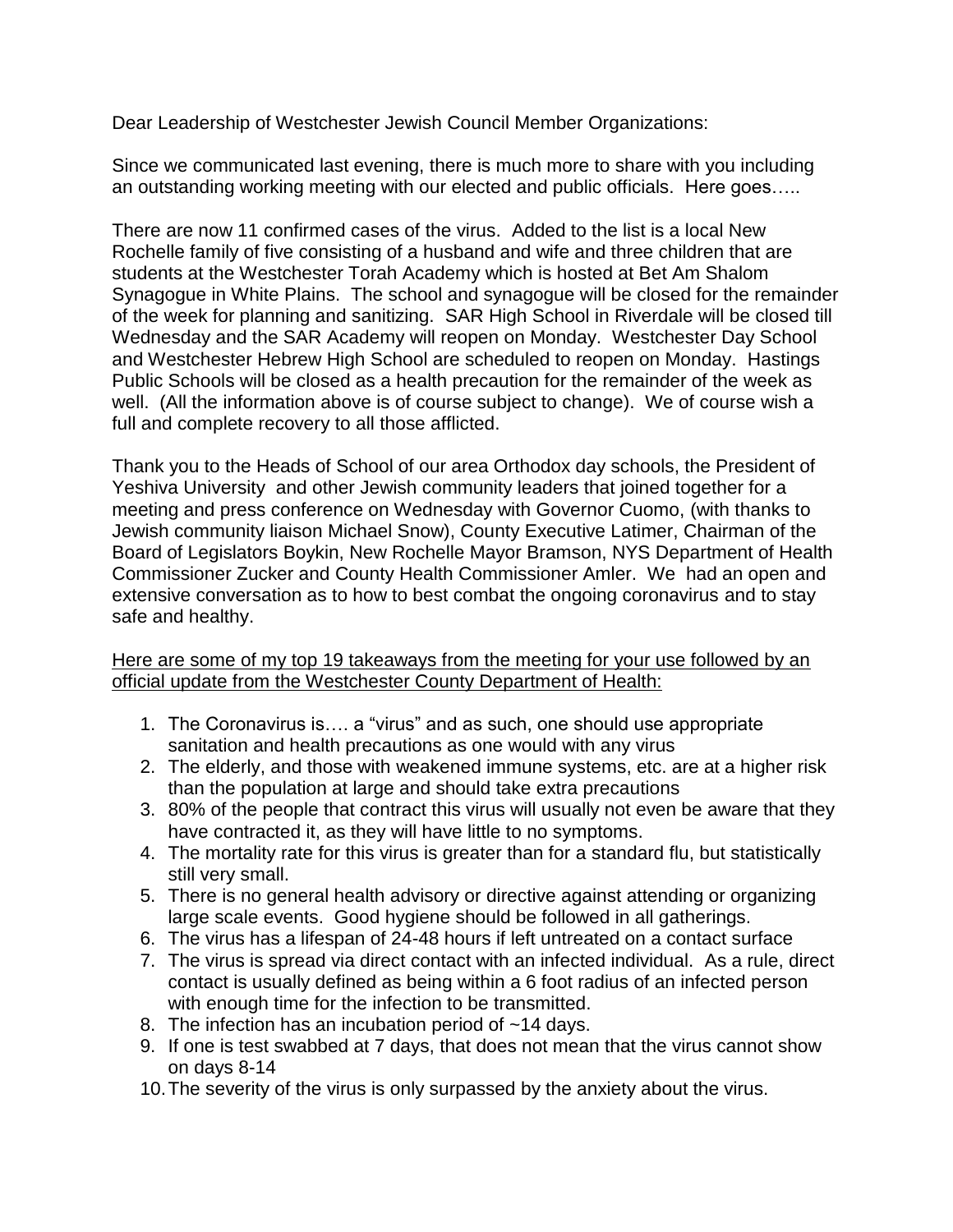- 11.As the capacity of the number of people that can be tested grows, the number of people that will test positive will likely also increase (due to the increased testing factor).
- 12.A key way to fight the virus is through washing hands, proper cleaning of facilities, and minimizing the spread of germs from person to person.
- 13.If you exhibit symptoms of the virus, contact your health care provider for guidance and possible testing.
- 14.People who have a confirmed case of coronavirus will need to be quarantined as will those that have had direct contact with that individual within the incubation period.
- 15.People under self-quarantine or possible exposure to known cases should call the Westchester County hotline at 866 588 0195 or the NYS hotline at (888) 364 3065.
- 16.In addition, the United Way of Westchester/Putnam is providing guidance via their existing "211" hotline. (The number does not always work on all office phones. In such cases, try from a cellular phone). Thank you to our friend and colleague Tom and his team at the United Way.
- 17. If the NCAA can ban handshaking so can we. Let's make his a "no handshake/contact" community for a while. This will slow the spread of germs.
- 18. In between updates like this, visit our website at [www.wjcouncil.org](http://www.wjcouncil.org/) for the latest information available for our Westchester (and environs) Jewish community. We will try to keep the website as updated as possible. NEWS12 as well as lohud.com have proven to be accurate news resources as well.
- 19.Our partners at the JCRC of NY remain a ready resource—visit them at jcrcny.org

The above items are some basic notes from the meeting and beyond and can be used in conjunction with published Health Department guidelines and your own health protocols. (Our notes are not meant to be exhaustive nor authoritative and are subject to change as conditions change). If you have any questions or need clarification contact the Council office at 914 328 7001 during office hours or email at [elliot@wjcouncil.org](mailto:elliot@wjcouncil.org) or the County Health Department hotline. The Council is here for you each and every day.

# **We are pleased to share this official update from the County Department of Health.**

## **FROM THE WESTCHESTER COUNTY DEPARTMENT OF HEALTH Coronavirus Disease 2019 (COVID-19) Update March 4, 2020**

## **Am I likely to become infected with COVID-19?**

While there are known cases of COVID-19 in New York State, including Westchester County, the risk of becoming infected with COVID-19 remains low. If widespread cases were to occur in our area, most people are likely to experience mild to moderate disease with full recovery. In addition to staying informed, you can reduce your risk of becoming infected by taking proper prevention measures similar to what is recommended to avoid the common cold and flu.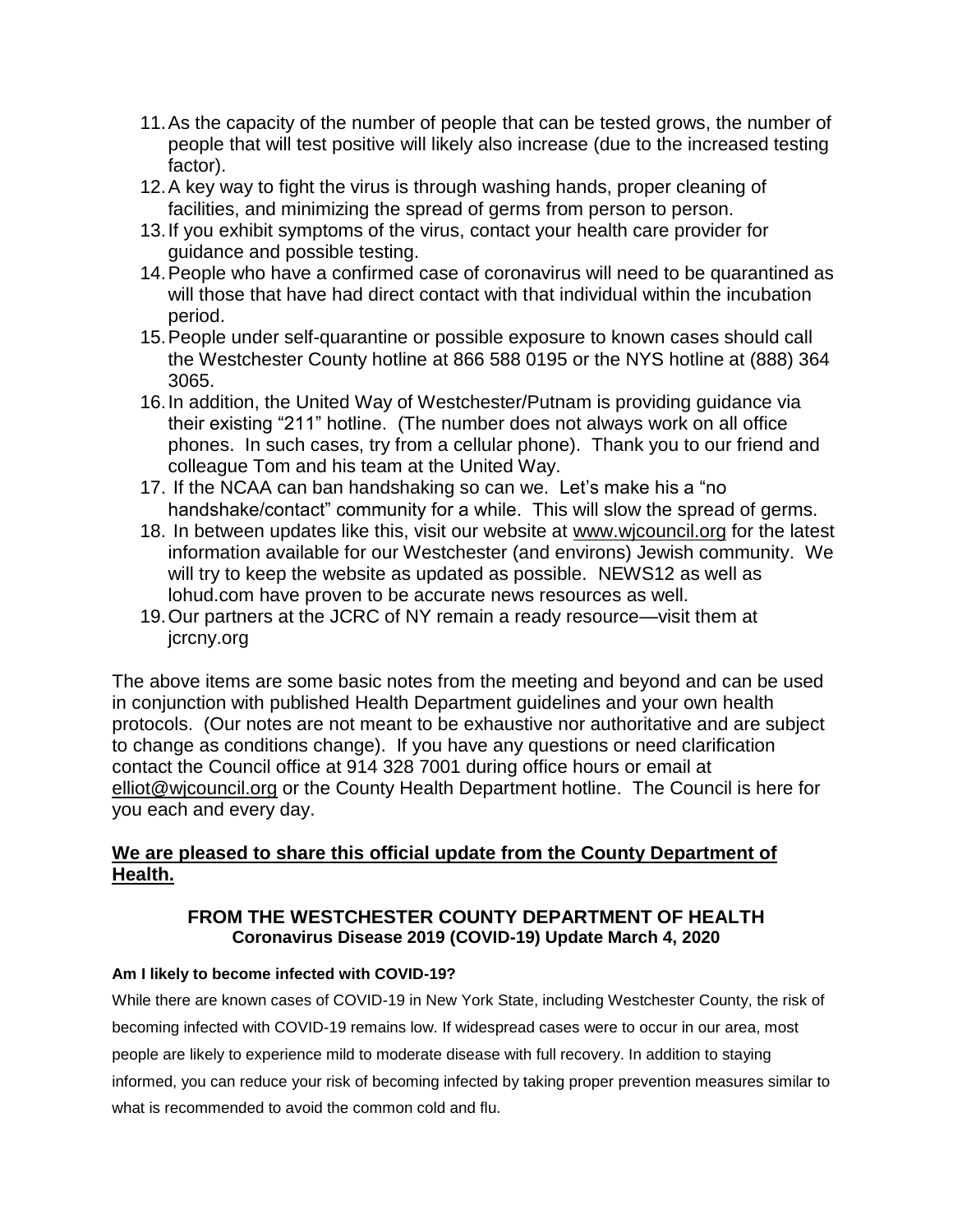#### **What is a coronavirus?**

Coronaviruses are a group of viruses that can cause either mild illness, such as a cold, or can make people sick with pneumonia.

#### **What is a novel coronavirus?**

A novel coronavirus is a new strain of coronavirus that has not been previously identified in humans. Recently, a novel (new) coronavirus called COVID-19 was detected in thousands of people worldwide, primarily in China. Multiple cases of COVID-19 have been confirmed in the U.S. and it is expected that more cases of COVID-19 will be identified in the future. For the most recent case information, visit the CDC Coronavirus Disease 2019 (COVID-19) Situation Summary webpage.

#### **How is COVID-19 spread?**

Many of the initial patients with COVID-19 in China had links to a large seafood and live animal market, suggesting animal-toperson spread. However, cases being reported at this time have been occurring through person-to-person spread. The virus is thought to spread mainly:

- Between people who are in close contact with one another (within about 6 feet).
- Through respiratory droplets produced when an infected person coughs or sneezes. These droplets can land in the mouths or noses of people who are nearby or possibly be inhaled into the lungs.

### **What are the symptoms of COVID-19?**

The most common symptoms include fever, cough and shortness of breath. In more severe cases, infection can cause pneumonia, severe acute respiratory syndrome, kidney failure and even death.

### **What should I do if I (or someone I know) traveled to an area where COVID-19 is spreading?**

Anyone who has traveled to a CDC Level 3 destination (one that is experiencing widespread sustained transmission of COVID

19) should self-quarantine at home for 14 days following their return. For the most recent travel alerts, visit the CDC Coronavirus Disease 2019 Information for Travel webpage. You should monitor your symptoms and call your health care provider if you feel sick with fever, cough, or have difficulty breathing. **If you need to go to your doctor's office or an emergency room, call ahead and tell them about your recent travel and your symptoms.** The same precautions should be taken if you have been in close contact with someone who has confirmed COVID-19. You should also avoid contact with others.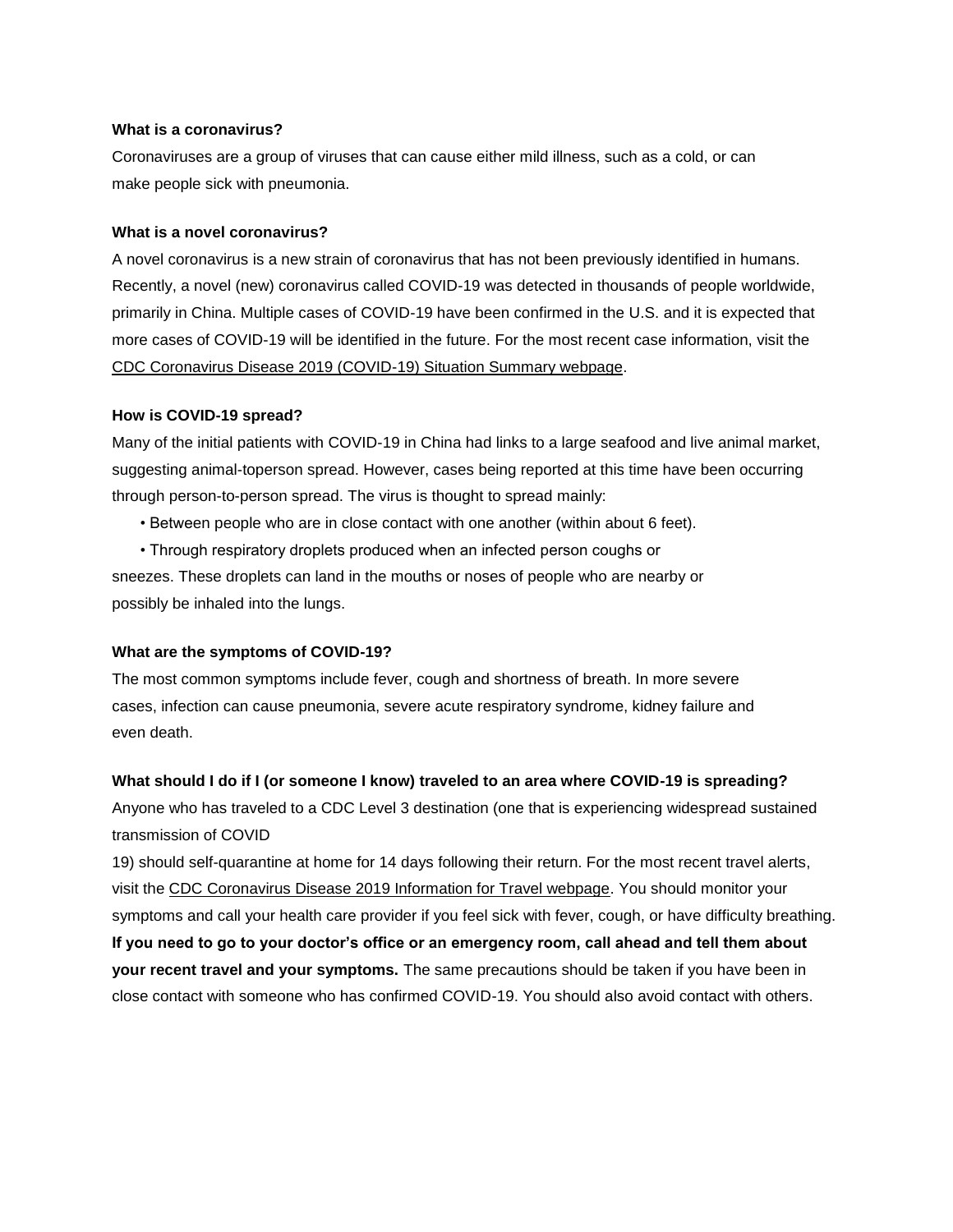## **Who can be tested for COVID-19?**

New York State is now able to perform testing for COVID-19. All testing performed on patients in Westchester County must be approved by the Westchester County Department of Health. The CDC has developed specific criteria for who can be tested for COVID-19. As the situation evolves, the criteria may change. For the most current testing criteria, visit the CDC Evaluating and Reporting Persons Under Investigation (PUI) webpage.

## **Is there a vaccine or treatment for COVID-19?**

There is currently no vaccine to prevent COVID-19. There is also no specific treatment for COVID-19 disease at this time. However, most people will recover on their own after resting and drinking plenty of fluids. To relieve symptoms, people with the virus can take pain and fever medication, use a room humidifier or take hot showers to help ease a sore throat and cough.

## **What can I do to protect myself?**

You should go about your daily life, but take the same precautions that you would during cold and flu season:

- Wash your hands often with soap and water for at least 20 seconds. Use alcohol based hand sanitizer if soap and water are not available.
- Cough or sneeze into your sleeve or a tissue (not your hands), then throw the tissue in the trash.
- Avoid close contact with people who are sick.
- Avoid touching your eyes, nose, and mouth.
- Stay home when you are sick.

• Clean and disinfect frequently touched objects and surfaces using a cleaning product that contains bleach.

## **Will wearing a surgical mask protect me from COVID-19?**

Surgical masks do not protect the person wearing the mask from infection with COVID-19. Surgical masks should only be worn by people showing symptoms of COVID-19 to help prevent the spread of disease to others. In addition, N95 respirator masks are not recommended for the general public and should only be worn by health care workers who have been properly fitted for them.

## **Should I travel during the COVID-19 outbreak?**

If you are planning to travel, visit the CDC Coronavirus Disease 2019 Information for Travel webpage for the latest travel advisories related to COVID-19.

### **Hotline Phone Numbers**

People under self-quarantine or exposure to known cases, call (866) 588-0195 NYS Department of Health